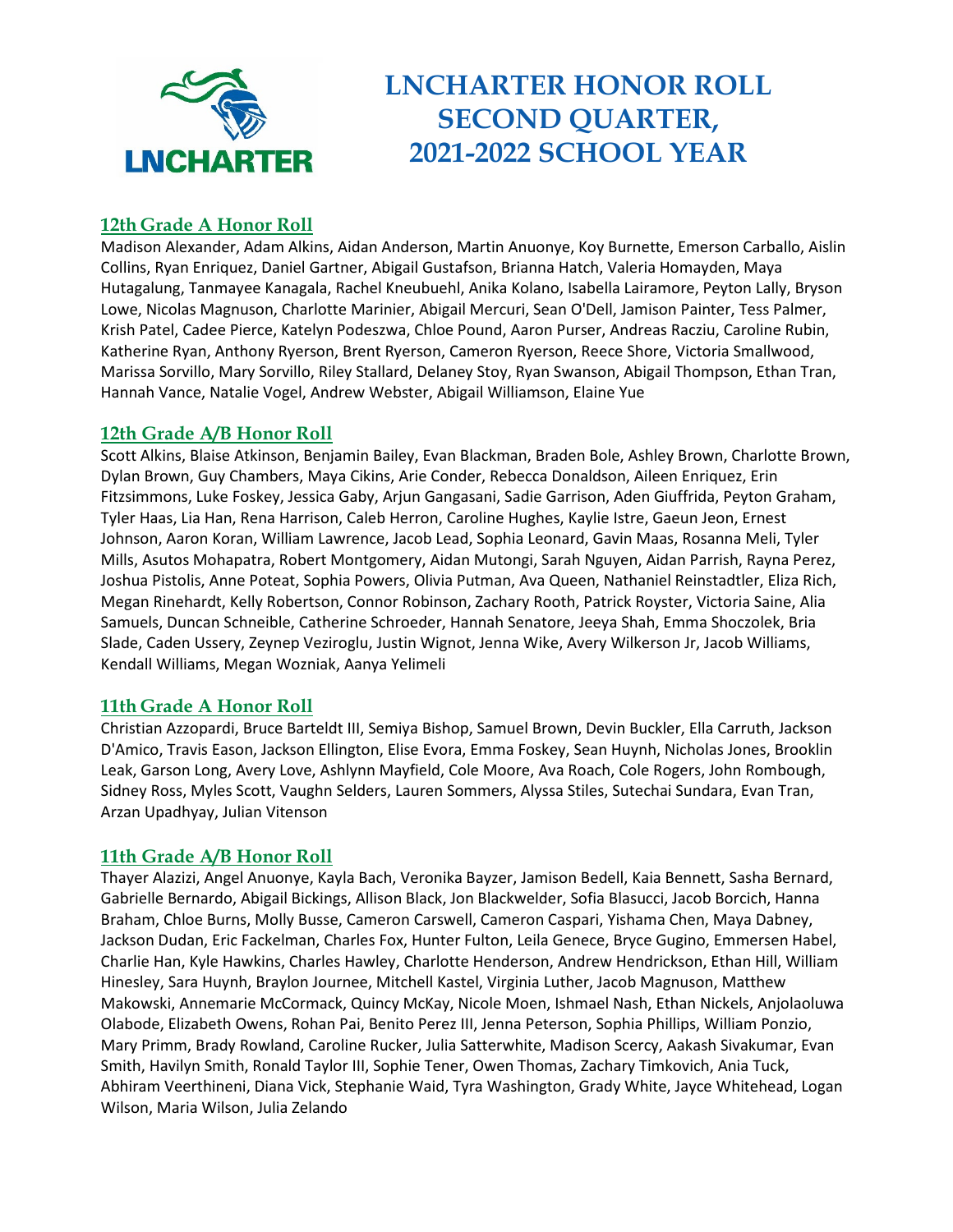## **10th Grade A Honor Roll**

Clayton Adams, Justin Adelman, Summer Alexander, Mark Alkins, Imani Anzaya, Siddharth Arulprakasam, Anukeerthana Atla, Joy Atwell, Colin Bahr, Madison Bailey, Natalie Barry, Rex Beaumont, Avian Cannon, Isabella Carballo, Caroline Carr, Keegan Coffey, Ashley Croshaw, Matthew Devine, Aleyna Devoe, Navneet Dodla, Ryan Ellington, Nikitha Gogineni, Rohunn Gopalakrishnan, Julian Grinberg, Mary Hack, Samuel Harper, Joshua Hinds, Summer Hull, Christa Hutagalung, Jayden Kendrick, Richard King, Autumn Kirby, Austin Krieg, Reyna Lin, Nathaniel McMasters, Makenzie Moretz, Rayed Nayab, Anusha Pandya, Chase Rawlins, Kristina Rooney, Nikhil Sampath, Hayden Schroeder, Gabriella Scotchman, Audrey Shea, Andrew Simmons, Gracyn Solomonson, Spencer Stott, David Tecza, Venkata Thatta, Gabriel Torres, Sloan Turner, Madilyn Varnum, Geethika Venkataraman, Christian Virgilio, Nina Virgilio, Kovida Vupputuri, Ella Walters, Addison Washington, Jack Watson, Ethan Whittington, Akevia Wilkerson, Lily Yampolsky, Xuting Zhang

## **10th Grade A/B Honor Roll**

Clara Barkley, Ava Bender, Brandon Bergmann, Rishik Bijjala, Ryanne Bird, Noah Brett, Hayden Brooks, James Burroughs, Riley Cerosky, Nicholas Chenalloy, Peyton Conder, Jordan Cornellier, Logan Crane, Brennan Dodson, Carter Dubiel, Manuel Espinoza, Jack Everhart, Mckenna Gentile, Riley Gibbons, Cassandra Gilbert, Cadence Gordon, Griffen Hjortsberg, Presley Horton, Braylon Irelan, Chase Jackson, Isaac Jeon, Zachary Johnson, Rachel Jones, Brady Kester, Kaitlyn Kosicki, Jacob Kwiatkowski, Jacob Makowski, Landry Martin, Evan McGlothlin, Alexander Mendoza-Escobar, Hannah Mervine, Audrey Mordock, Ella Moseley, Kasyap Mukkara, Kevin O'Dell, Alexandra O'Neal, Enioluwa Olabode, Chimezuru Onukogu, Rishi Paritala, Sean Parrish, Asha Patel, Carly Perry, Logan Philavane, Henry Roach, Tyler Robinson, Anthony Rogers, Gregory Schild, Chelsea Scott, Zoe Sellers, Aidan Skotzko, Noah Skotzko, Cole Smith, Alden Spencer, Christopher Stephan, Alistair Stufflet, Morgan Tartal, Logan Teague, Asha Thamodharan, Madison Uhlhorn, Matthew Virgilio, Joseph Vogel, Brianna Wells, Luke Wells, Alannis Williams, Austin Wofford, Cooper Wozniak

#### **9th Grade A Honor Roll**

Brooke Adams, Caitlin Albury, Advika Arun, Emma Badia, Carter Bole, Ella Bolliger, Bennett Booker, Madison Briggs, Sydney Brooks, Rachel Brown, Samuel Byrd, Jackson Carr, Abhinav Chivukula, Lucia Courtney, Carter Forbes, Gianna Gainey, Natalie Hofmeister, Grant Hughes, Sara Hunter, Aileen Huynh, Emily Jon, Radha Kakani, Jasmitha Kakarla, Nidhi Khargonkar, Lauryn Laatsch, William Lingor, Addison Lord, Catherine McRorie, Yaashvi Nagori, Nirvigna Narayan, Olivia Osborne, Sydney Pate, Aavan Patel, Caroline Peterson, Sofia Petrucci, Tyler Price, Katelyn Robinson, Jack Rodgers, TaNiyha Sanders, Evan Sharpe, Emma Smallwood, Ashley Spencer, Ananya Sriram, Sarah Suliman, Owen Summers, Joshua Taylor, Jackson Todd, Aditi Varshney, Ali Veziroglu, Charley Weaver, Adam Whittington, William Wilkie, Kennedy Williamson, Ben Zigler, Olivia Zvanut

## **9th Grade A/B Honor Roll**

Lora Alfred, Jon Allison, Isabella Arango, Alexandra Bach, Aja Barber, Emma Beard, Keira Blake, Skyler Blasucci, Emma Bonelli, Freeda Bor, Kate Borkowski, Colin Bradley, Eleanor Burdette, James Carswell, Cooper Cavicchia, Emma Chapman, Isaac Dancy, Mason DeMauro, Elliana DeMeo, Tyler Drouin, Fabian Enriquez, Connor Fittz, Magdalyn Gross, Matthew Hall, Moriah Harris, Grayson Harvey, Kamryn Haynes, Zayn Henderson, Larissa Hill, Colin Hunt, Connor Hunt, Michael Huynh, Chloe Hyun, Zackary Istre, Julian Johnson, Milani Kelly, Royaa Khoshnevis, Rylann Klender, Harper Lally, Addison Lasarsky, Major Leak, Ethan Licata, Maya Lieberman, Christopher Lord, Safia-Marie Ly, Joshua Lynch, Carson Maas, Brady Macfee, Abigayle Mashburn, Tobyn McGlinn, Noah McGovern, Samuel McMasters, Averi Miller, Jacob Morgan, Alexander Negrete, Brooks Oliver, Carson Patch, Rhyan Pendergrass, Adhvay Prasanth, Clara Preski, Kaison Propst, Ava Purser, Dean Ruthstrom, Lauren Saine, Aguirre Sanchez, Katherine Shapard, Ilyana Smith, Isabella Stafford, Zoe Stewart-Reffett, Amelia Sztabowski, Livia Sztabowski, Javon Taylor, Ashlyn Tighe, Sai Viswanadha, David Wignot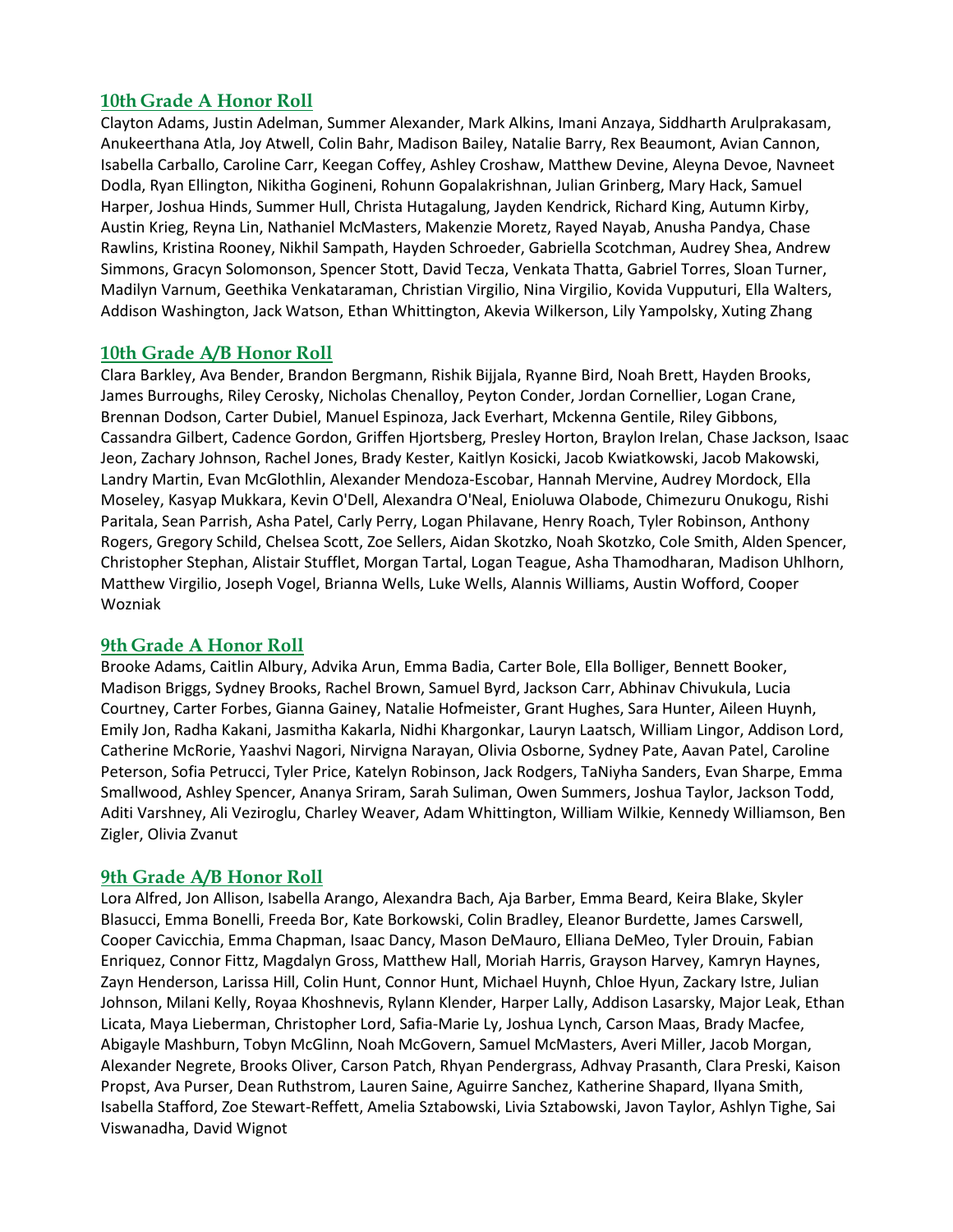## **8th Grade A Honor Roll**

Claire Askeland, Neil Banahatti, Katherine Campbell, Reagan Dodson, Caitlyn Drago, Emma Felts, Claire Fogarty, Joshua Gandy, Chitra Gangadhara, Grayson Goins, Jack Graham, Grace Hamlin, Peyton Hawkins, Olivia Haynes, Harris Huynh, Akarsh Kadapi, Ella Kroger, Ella Grace Landman, Bailey Layne, Reece Long, Kalia Markwell, Emma Mast, Benjamin McDermott, Rachel McLaine, Anika Mohapatra, Eleina Moon, Akhil Nalluri, Laura Nelson, Ujungozi Onukogu, Safy Rahman, Katie Robbins, Eric Robertson, Chase Rogers, Tessa Rosenberg, Kendall Ruffolo, Kabir Sangha, Sri Roshini Sankar, Silvy Schild, Caelin Selders, Kourtney Shamwell, Danielle Simmons, Davis Solomonson, Tanner Stultz, Camila Suarez Villanueva, Somchun Sundara, Kate Taylor, Nikita Tewari, Isabella Thamodharan, James Upton, Payton Vest, Karley Wagner, Aaron Wang, Gabriel White, Michael White

## **8th Grade A/B Honor Roll**

Nathalia Acosta, Adrian Acuna, Martha Barkley, Joanna Bernard, Mary Brown, Amanda Burkey, Lydia Chambers, Kendall Chestnut, Quinn Clark, Trevor Cook, Brooks Cooper, Austin Cunningham, Caitlin Curtis, Caitlin Dooley, Makenna Duncan, Victoria Fatherly, Katelyn Foskey, Sofia Franzese, Morgan Gadd,Addison Garsik, Katelyn Graham, Sander Griffin, Neil Hart, Palmer Hayes, Evan Healey, Kate Hjortsberg,Lucas Hubert, Dylan Jenkins, Carolina Johnson, Drew Johnson, Ansh Kamdar, Kavya Karthikeyan, Drew Kosofsky, Sriswaroop Koundinya, Jaemo Lee, Madison Lehmer, Luke Lyons, Josiah McGhee, Erin McGlothlin, Wyatt McKay, Kate Miller, Brielle Mongillo, Caleb Moretz, Baron Morris, Avery Newsome,Erika Nguyen, Mira Noubani, Inioluwa Olabode, Will Palmer, Stephen Parker, Averie Phimmarath, Casey Raithel, Charlotte Rogers, Keira Rooney, Annie Ruthstrom, Megan Ryan, Rayann Shaik, Landon Shoczolek, Adriana Smith, Emily Thompson, Kenadi Toro, Aaron Tran, Chloe Vongxay, Oscar Walczak, Avery Wallace, Hudson Webb, Andrew Weber, Isabella Wu, Ethan York, Maura Zaccarelli

#### **7th Grade A Honor Roll**

Christabel Akosah, Isaac Alvarez, Mason Anderson, Joanna Aruljeeva, Aishwarya Arulprakasam, Lauryn Ayala Molina, Emily Barry, Abhinav Bodavala, Anna Bolliger, Graham Booker, Maya Bradley, Olivia Brunzell, Makenzie Bunting, Tripp Burns, Sarah Busse, Akshith Byreddy, Caralyn Cavicchia, Kate Champion, Devin Chiu, Isabella Corrigan, Preston Cosby, Abigail Courtney, Ella Crawford, Halle Cunningham, Campbelle Cyrus, Vaishnavi Divyakola, Madison Dixon, Ella Dobbins, Declan Fittz,Logan Frate, Mikayla Freeland, Jackson Frisch, Ayush Gajulapalli, Chase Gentile, Isaac Grinberg, Taylor Hemsley, Hanna Jinex, Elijah Johnson, Pranati Kakani, Hitee Kakarla, Ashrith Kattika, Ethan Kidney, Karalyn King, Hayden Krombolz, Reagan Laatsch, Jinmo Lee, Raymond Lin, Reeve Lingor, Nicole Madden, Rohan Manargudi, Cole Mazzia, Mason McCuen, Praaisha Mehta, Adrian Mohseni, Alexander Moreau, Mikaia Morris, Layla Nash, Zaarah Nayab, Sarah Negrete, Sanvi Nethikunta, Evelyn Niemeyer, Cadence Norman, Isabelle Osborne, Timothy Pacitto, Victoria Painter, Mann Patel, Rian R Patel, Shreyas Polishetty, Tanvi Prabhu, Emily Preski, Lillian Price, Madison Reed, Zackary Rogers, Pranika Senthil,Ritika Shah, Carter Sharpe, Matthew Sharpe, Abby Shepler, Devin Slade, London Stafford, Addison Stephens, London Stewart, Bryson Uhlhorn, Amelia Varghese, Alisha Varshney, Tanay Vinaykya, Destin Vongmongkol, Colton Waid, Addison Walker, Avery Wells, Dylan Wignot, Claire Wilson, Jake Wozniak,Skye Yampolsky, Aarush Yelimeli, Charles Zigler

## **7th Grade A/B Honor Roll**

Olivia Barnes, Jordan Brown, Averi Buckler, Isaiah Carter, Asher Church, Brylen Crane, Liam Cuis, Zachary Devine, Hannah Eggerling, Ashlyn English, Levi Fay, Alex Franzese, Blake Frierson, Caitlyn Frisch, Rishika Ghosal, Zane Gilreath, Sarah Goldstein, Caleb Gregory, Porter Helms, Wyatt Herron, Baiyin Ji, Reza Khoshnevis, Suhasreddy Kondamadugula, Nishita Kulkarni, Danielle Lewis, Mary Cathryn Licata, Kadyn Martin, Justin Massey, Collin McConneyhead, Tyler Melton, Annalise Nappier, Tanush Parasu, Colin Parrish, Noah Pate, Meet Patel, Shane Penn, Evan Peplinski, Isabella Ramirez, Rhett Richmond, Luke Rossi, Abigail Rucker, Dillon Sam, Anthony Simmons, Calen Smith, Claire Steadman, Daniel Thorp, Ayrianna Torrence, Cora Tucker, Arshia Upadhyay, Jackson Vongxay, Kolton Wagner, Colton Williams, Anish Yadla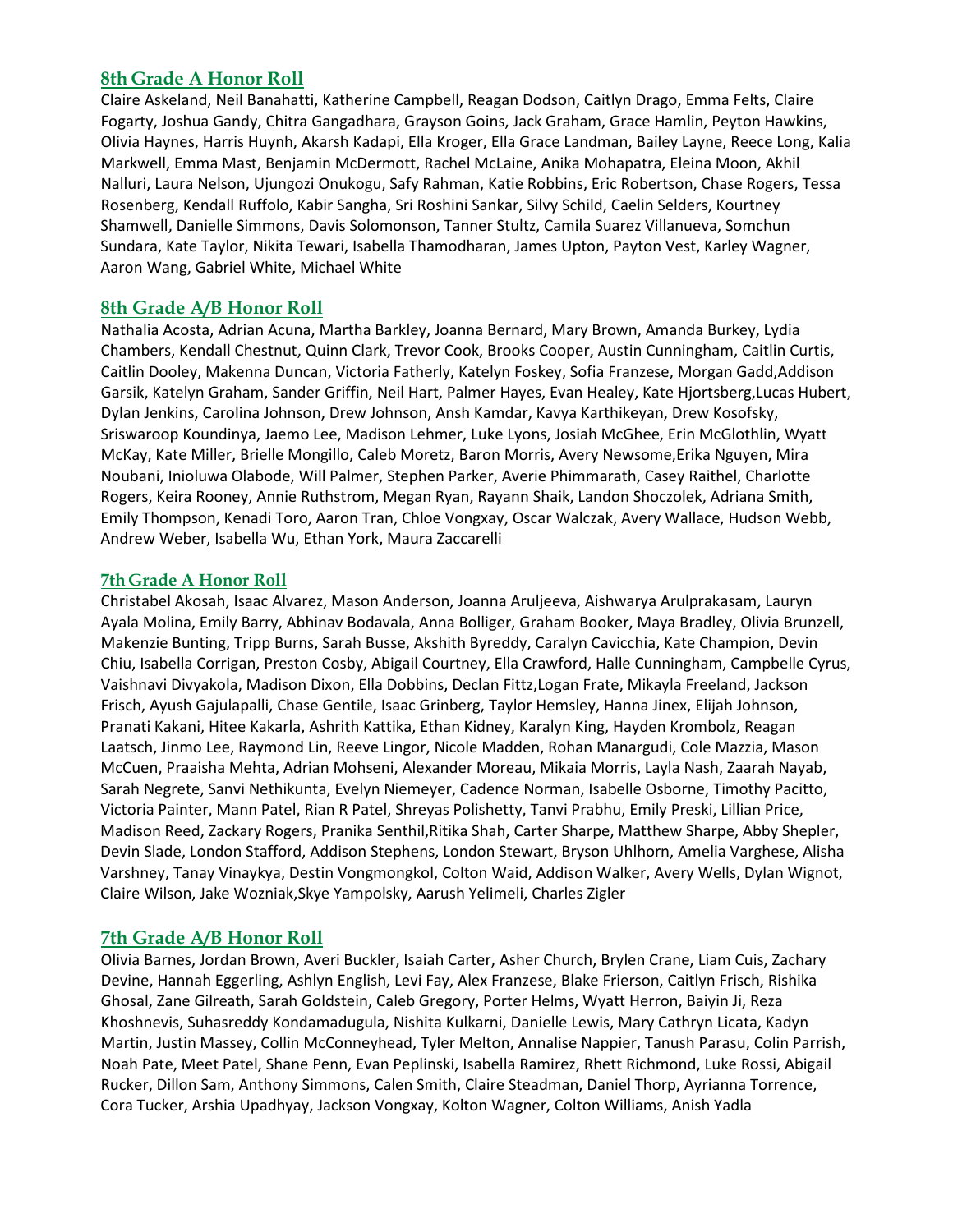## **6th Grade A Honor Roll**

Arjun Aravind, Sushanth Atla, Caroline Bahr, Austin Baxter, Martin Bayzer, Logan Beale, Dylan Bender, Helena Best, Shreyas Bhimireddy, Molly Bickings, Devin Billand, Bella Black, Benjamin Bortle, Jeremiah Brooks, Vivian Burdette, Garrett Burris, Chloe Burton, Sean Byrne, Camdyn Caldwell, Carsyn Caldwell, Will Campbell, Ashwin Chivukula, Bailey Chouinard, Aimery Coffey, Jackson Colby, Jacqueline Corrigan, Ferah Devoe, Claire Dillon, Addyson Drago, Eve Edwards, Zeena Espinoza, Finley Fay, Avery Fiumara, Natalie Fiumara, Julia Forbes, Sanjana Gopalakrishnan, Claire Graham, Parker Grindstaff, Akshara Gurudu, Siddhant Gutgutia, Addisyn Habel, Kohen Hamlin, Grace Hart, Carmella Hayes, Cooper Hayes, Nathaniel Hicks, Diego Homayden, Yasmeen Houissa, Dillon Hubert, Rachael Husak, Kara Hyun, Kaitlin Istre, Carson Jacobus, Kriya Jagarlamudi, Alisyn Johnson, Georgia Kamakaris, Pranav Kanagala, Alana Kolano, Maggie Kurz, Aashna Lalla, Garrett Lasarsky, Lucas Liu, Cole Lyons, Katelin Marvel, Kellan McAuley, Marissa Miller, Viva Mittal, Alexander Moon, Matthew Moser, Tiger Mukendi, Emma Nelson, Aneesha Nerella, Maya Noubani, Julia Pacitto, Shiv Patel, Emily Petrucci, Collin Phillips, Zaid Quadri, Sahasra Rao, Isabella Rendon, Garrett Ruffolo, Anushka Saha, Siddharth Senthil, Caroline Showfety, Avery Somers, Salem Stanley, Ajay Tadvai, Jacob Taylor, Elizabeth Upton, Laasya Vallurupalli, Seehe Veera, Madeline Vickery, Gwendolyne Viehmann, Nolan Walters, Addison Walton, Anderson Walton, Elias Washington, Jonah White, Jonathan Yu, Amina Zeeshan

## **6th Grade A/B Honor Roll**

Valeria Acosta, Aaron Acuna Marquez, Gabriel Acuna, Emmanuel Anuonye, Chase Arning, Kaylie Ballew, Ethan Banks, Lucas Barga, Eliza Barnes, Christian Bernard, Benson Berrett, Sloan Boone, Amelia Buffington, Katelyn Burrell, Tyler Burroughs, Jakob Carballo, Colton Clark, Samantha Colantonio, Michael Croshaw, Miles DeMauro, Isabella Dow, Allie Fallows, Mason Farrish, Hayden Flynn, Megan Freeland, Dakota Gayle, Niteesha Ghag, Claire Golon, Liam Hart, Janine Henderson, Elise Hill, Samantha Hilst, Abby Hinman, Esther Jeon, Dylan Kerr, Cole Kester, Sai Lakshya Kilaru, Luke Kosicki, Carel Koyelenge, Elle Krombolz, Gavin Kuhn, Luke Lambert, Sir Taylor Lawson-Avery, Andrew Lehmer, Jack Matthews, Brady Niner, Sophia Palos, Manasvi Patrikar, Christian Pendergrass, Noah Peterson, Cayden Pilz, Sahasra Poolugu, Jonathan T Raithel, Audrey Rodgers, Jude Rodgers, Layla Shay, Sariah Simmons, Navya Singh, Nelly Sztabowski, Diego Tabora Cardona, Blaire Tate, Madison Taylor, Carson Van Cleve, Siddharth Vishnuvajhala, Emmi Vongmongkol, Amelia Washington, Sidney Webb, Ella Zvanut

## **5th Grade A Honor Roll**

Hans Bakshi, Kenzie Beard, Carter Benson, Haven Billick, Sidney Bish, Hiya Chadha, Shivank Chintalpati, Olivia Cunningham, Sydney Dauwe, Kameron Davis, Kiana Desilva, Chelsea Dockery, Haze Dodson, Rebecca Eddy, Beckett Felizzi, Caroline Fogarty, Aunik Gajulapalli, Brityn Gandy, Amelia Goff, Prathik Gogineni, Bradley Goins, Luke Good, Zander Milo Gray, Jacey Hamilton, Lily Helms, Regan Hollinger, Londyn In, Erin Kay, Nihira Khargonkar, Alex Kidney, Rudra Kulla, Sawyer Landman, Brody Langenbrunner, Camden Layne, Jocelyn Levesque, Lucas Li, Bryce Lindsay, Logan Lombardo, Gianna MacLellan, Luke Marin, Caden Mazzia, Brooke Michael, Xandr Milcarek, Ethan Minier, Rohit Mohan, Liam Moore, Lola Muller, Charlotte Noel, Muna Nzerue, Mya O'Connor, Caroline Patch, Sharanprakash Patil, Ashton Porter, Vibishaa Ramyadevi Prakash, Maddie Suzanne Reiff, Caden Robinson, Alexis Sedgwick, Will Seymour, Prithvi Shanil, Olivia Shook, Indira Thatta, Nirbhay Ummadi, Nirvigna Ummadi, Athul Warrier, Wes Weeks, Ridge Whitfield

#### **5th Grade A/B Honor Roll**

Gabby Adame, Caroline Armstrong, Cooper Askeland, Victor Blasucci, Bella Bruneau, Kaleb Butler, Ethan Cancro, Samara Chance, Aiden Choi, Nik Collam, Emmy Cunningham, Cody Drouin, Keith Eason, Sean Espinoza, Neville Ezike, Zuni Fatima, Nico Ferris, Jonah Flowers, Hailey Emma Graham, Madison Graham, Aditi Halyal, Lainey Hampton, Jack Helms, Maxton Hyburg, Rishabh Jakati, Braeden Johns, Chase Johnson, Ayush Kamdar, Lila Khoshnevis, Amrita Kondamadugula, Aditi Kooram Tirumala, Sahithya Krishnamoorthy, Yadvi Kumar, Micah Little, Kanee' Love, Sabrina Lynch, Ayush Mandava, Hayley McGarry, Duncan McKinney, Adam Mohammed, Zach Moreau, Aayushi Nama, Shriyan Nerusu, Aarya Neupane, Maddox Newsome, Amanda Nzerue, Addison O'Neill, Ellie Ortner, Dhruv Pambhar, Caroline Parker, Eva Kay Pittman, Alexa Pokharel, Naveen Sain, Aarav Somvanshi, Adelaide Stufflet, Sahasra Surapuram, Dominic Taylor, Cammie